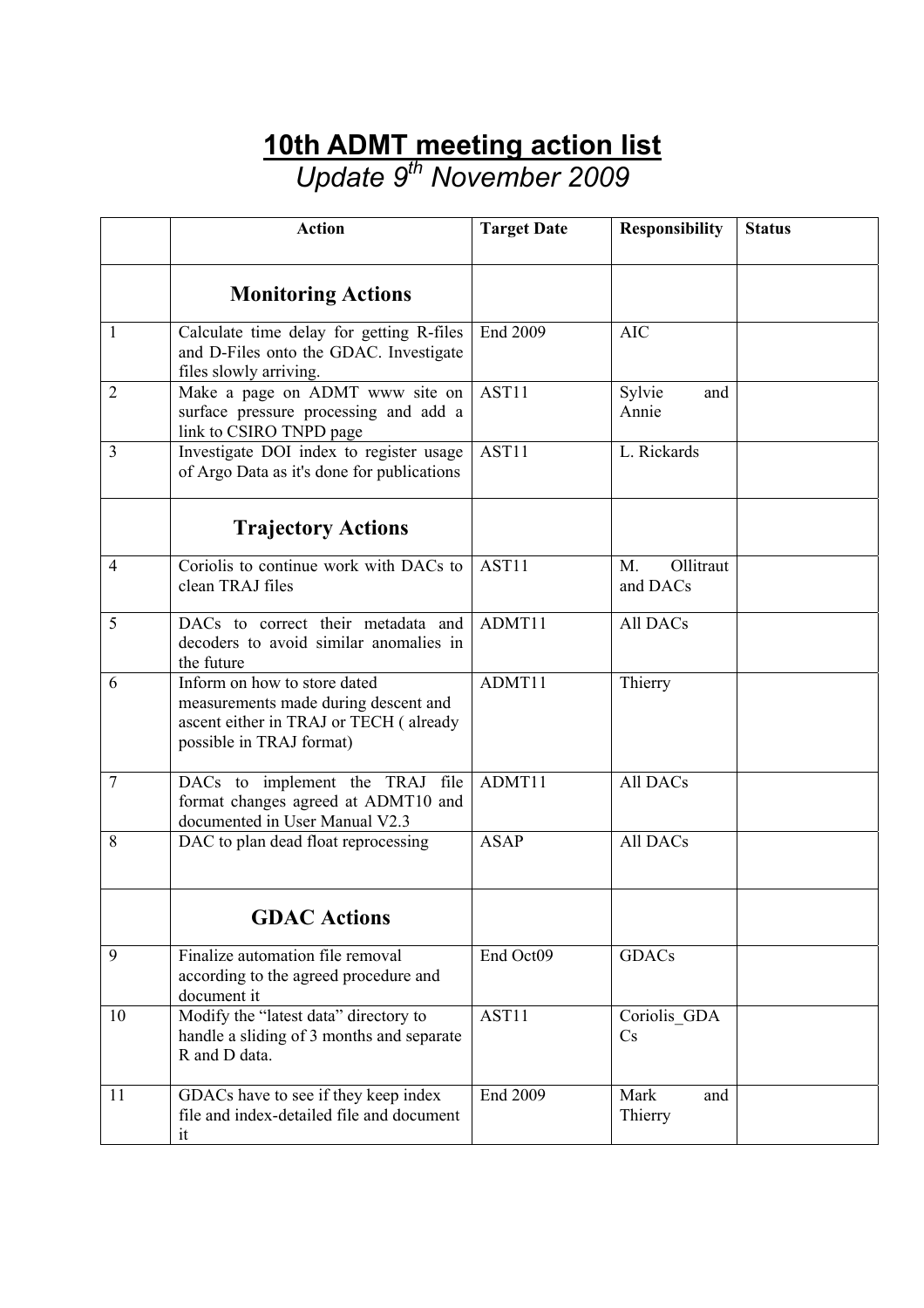|    | <b>Action</b>                                                                                                                                                                   | <b>Target Date</b> | <b>Responsibility</b>                                          | <b>Status</b> |
|----|---------------------------------------------------------------------------------------------------------------------------------------------------------------------------------|--------------------|----------------------------------------------------------------|---------------|
| 12 | Finalize md5 set up at GDAC and<br>document                                                                                                                                     | End Oct09          | <b>GDACs</b>                                                   |               |
| 13 | Document feedback on RT feedback<br>from statistical test at Coriolis in QC<br>manual                                                                                           | End 2009           | Thierry Carval                                                 |               |
| 14 | Implement tech file synchronization                                                                                                                                             | ADMT11             | <b>GDACs</b>                                                   |               |
| 15 | Document File Checker in appendix in<br>Qc Manual                                                                                                                               | End October        | Mark & Annie                                                   |               |
| 16 | Turn to operation File checker with an<br>interim period of 2 months and capability<br>to relax it if too many files are rejected                                               | End 2009           | <b>GDACs</b><br>and<br><b>DACs</b>                             |               |
| 17 | File<br>checker<br>Update<br>handle<br>to<br>consistency checks and TECH file<br>checking                                                                                       | ADMT11             | Mark                                                           |               |
|    | <b>Real-time Actions</b>                                                                                                                                                        |                    |                                                                |               |
| 18 | KMA to investigate why there is less<br>messages from KMA on GTS in past 2<br>month                                                                                             | End 2009           | <b>KMA</b>                                                     |               |
| 19 | INCOIS, KMA and JMA to investigate<br>why there is still some small time<br>differences sometimes between profiles<br>on GTS and at GDAC and correct it on<br>RT incoming files | <b>ASAP</b>        | INCOIS,<br>KMA,<br><b>JMA</b><br>and Mark                      |               |
| 20 | MEDS and JMA to investigate why<br>some of the JMA BUFR messages are<br>not seen by MEDS and FMNOC                                                                              | <b>ASAP</b>        | Tran<br>Anh<br>Mark and JMA                                    |               |
| 21 | DACs to finalize the setting up of BUFR<br>transmission and warn Anh and Mark                                                                                                   | ADMT11             | CLS, Coriolis,<br>CSIRO,<br>AOML,<br>BODC, KMA,<br><b>NAVO</b> |               |
| 22 | DAC to assess their flags according to<br>Coriolis statistical test recommendations<br>and resubmit them                                                                        | <b>ASAP</b>        | All DACs                                                       |               |
| 23 | DAC to assess their flags according to<br>Altimetry and resubmit files or provide<br>feedback in data are good after each<br>quarterly check                                    | 4 times a year     | <b>DACs</b>                                                    |               |
| 24 | Update QC manual and User manual to<br>explain<br>-when a float is introduced in the grey<br>list<br>-to users how to use it                                                    | End 2009           | T. Carval,<br>A. Wong                                          |               |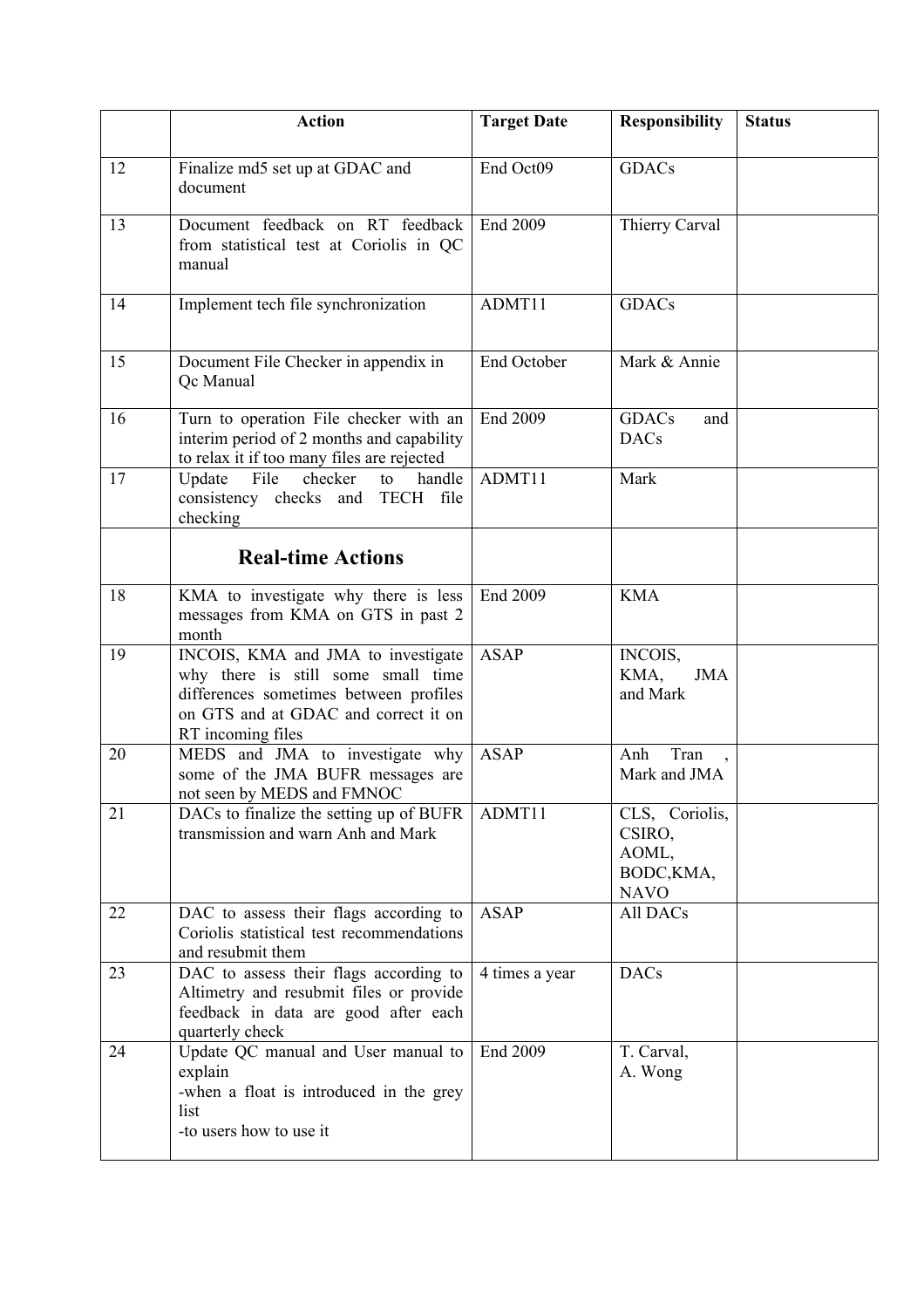|    | <b>Action</b>                                                                                                                               | <b>Target Date</b>          | <b>Responsibility</b>                   | <b>Status</b> |
|----|---------------------------------------------------------------------------------------------------------------------------------------------|-----------------------------|-----------------------------------------|---------------|
| 25 | -study how to keep the information of<br>sensor failure                                                                                     | ADMT11                      | Thierry<br>$\&$<br>Mathieu              |               |
| 26 | BODC to test the new Jump Test<br>proposal made by B King at ADMT9                                                                          | AST11                       | <b>BODC</b>                             |               |
| 27 | Implement the common method for<br>determining<br>the<br>positions<br>and<br>observation times at DAC and document<br>it in the User Manual | ADMT11                      | DACs.<br>Ann<br>and<br>Thierry          |               |
| 28 | Clean the tech file for surface-pressure                                                                                                    | <b>End November</b><br>2009 | AOML,<br>Coriolis, KMA,<br><b>NMDIS</b> |               |
| 29 | Implement RT pressure correction on<br><b>APEX</b>                                                                                          | End 2009                    | AOML,<br>Coriolis, CLS,<br><b>KMA</b>   |               |
| 30 | active float<br>old<br>that<br>Process<br>are<br>registered at AIC and not at GDAC                                                          | ADMT11                      | <b>AOML</b><br>Coriolis                 |               |
| 31 | Include pressure in global range test in<br>QC manual and DAC to implement it                                                               | End 2009                    | Thierry<br>and<br><b>DACs</b>           |               |
|    | <b>Delayed-Mode QC Actions</b>                                                                                                              |                             |                                         |               |
| 32 | Modify QC manual on editing raw files<br>and revise definition of PARAM and<br>PARAM QC                                                     | End 2009                    | A. Wong                                 |               |
| 33 | DM operator to report back to DACs<br>when a TNPD APEX float should go on<br>grey list                                                      |                             | DM operators                            |               |
|    | <b>Reference Dataset Actions</b>                                                                                                            |                             |                                         |               |
| 34 | Coriolis to update Ref DB in integrated<br>new CTD from WOD09 and pre 1990<br><b>CDTs</b>                                                   | Dec 09                      | C. Coatanoan                            |               |
| 35 | NODC/CCHDO to collect CTD in sparse<br>area for the REF DB and especially<br>Southern Ocean                                                 | <b>ASAP</b>                 | T. Boyer and<br>S. Diggs                |               |
|    | <b>Format Actions</b>                                                                                                                       |                             |                                         |               |
| 36 | Finalize Repetition_Phase description                                                                                                       | AST11                       | Carval<br>T.<br>$\&$<br>Claudia, Ann    |               |
| 37 | Revise the user manual according to<br>meeting decisions and emails comments                                                                | End OCT 09                  | T. Carval                               |               |
| 38 | Resubmit meta-files                                                                                                                         | <b>ASAP</b>                 | All DACs lead<br><b>GDACs</b>           |               |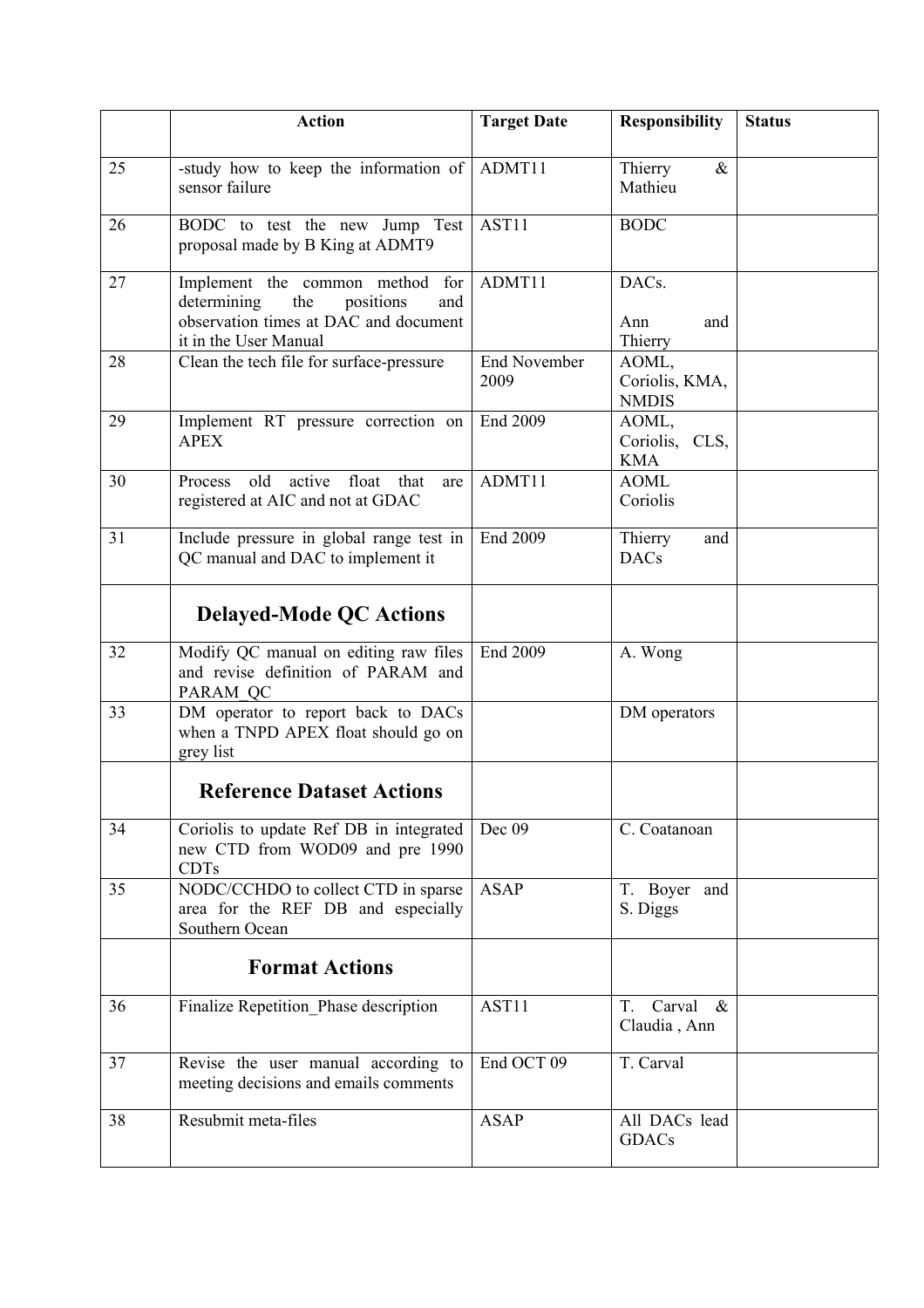|                | <b>Action</b>                                                                                                                                                   | <b>Target Date</b> | <b>Responsibility</b>                       | <b>Status</b> |
|----------------|-----------------------------------------------------------------------------------------------------------------------------------------------------------------|--------------------|---------------------------------------------|---------------|
| 39             | Finalize the delivery of bounced profiles                                                                                                                       | End Nov 09         | <b>GDACs</b><br>and<br><b>AOML</b>          |               |
| 40             | Resubmit Oxygen float according to new<br>recommendations                                                                                                       | <b>ASAP</b>        |                                             |               |
| 41             | Update TECH file naming convention to<br>handle all the surface offset behavior and<br>add a column to record whether an<br>information is decoded or estimated | <b>ASAP</b>        | with<br>Ann<br>Provor<br>and<br>Solo PIs    |               |
| 42             | Test the multi-axis format change<br>proposal                                                                                                                   | AST11              | Uday, Claudia,<br>Thierry, MArk             |               |
| 43             | Test the CF -compliant proposal made<br>by T Carval                                                                                                             | AST11              | Uday,<br>Jim,<br>Steve, Thierry,<br>Charles |               |
| 44             | Investigate the content of the existing<br>metadata files make suggestion for<br>improvements                                                                   | ADMT11             | <b>AIC</b>                                  |               |
| 45             | Start work with WMO to set up links<br>between Argo GDACs and WIGOS                                                                                             | ADMT11             | Thierry<br>$\&$<br>Loic& AIC                |               |
|                | <b>Action</b>                                                                                                                                                   | <b>Target Date</b> | <b>Responsibility</b>                       | <b>Status</b> |
|                | <b>Monitoring Actions</b>                                                                                                                                       |                    |                                             |               |
| 1              | Calculate time delay for getting R-files<br>D-Files<br>GDAC.<br>and<br>onto<br>the<br>Investigate files slowly arriving.                                        | End 2009           | <b>AIC</b>                                  |               |
| $\overline{2}$ | Made a page on ADMT www site on<br>surface pressure processing and add a<br>link to CSIRO TNPD page                                                             |                    | Sylvie<br>and<br>Annie                      |               |
| $\overline{3}$ | Investigate DIO index to register usage<br>of Argo Data as it's done for publications                                                                           | AST11              | L Rickards                                  |               |
|                | <b>Trajectory Actions</b>                                                                                                                                       |                    |                                             |               |
| $\overline{4}$ | Coriolis to continue work with DACS to<br>clean traj files                                                                                                      | AST11              | M Ollitraut and<br><b>DACs</b>              |               |
| 5              | Dacs to correct their metadata and<br>decoders to avoid similar anomalies in<br>the future                                                                      | ADMT11             | All dacs                                    |               |
| 6              | Inform on how to store dated<br>measurements made during descent and                                                                                            |                    | Thierry                                     |               |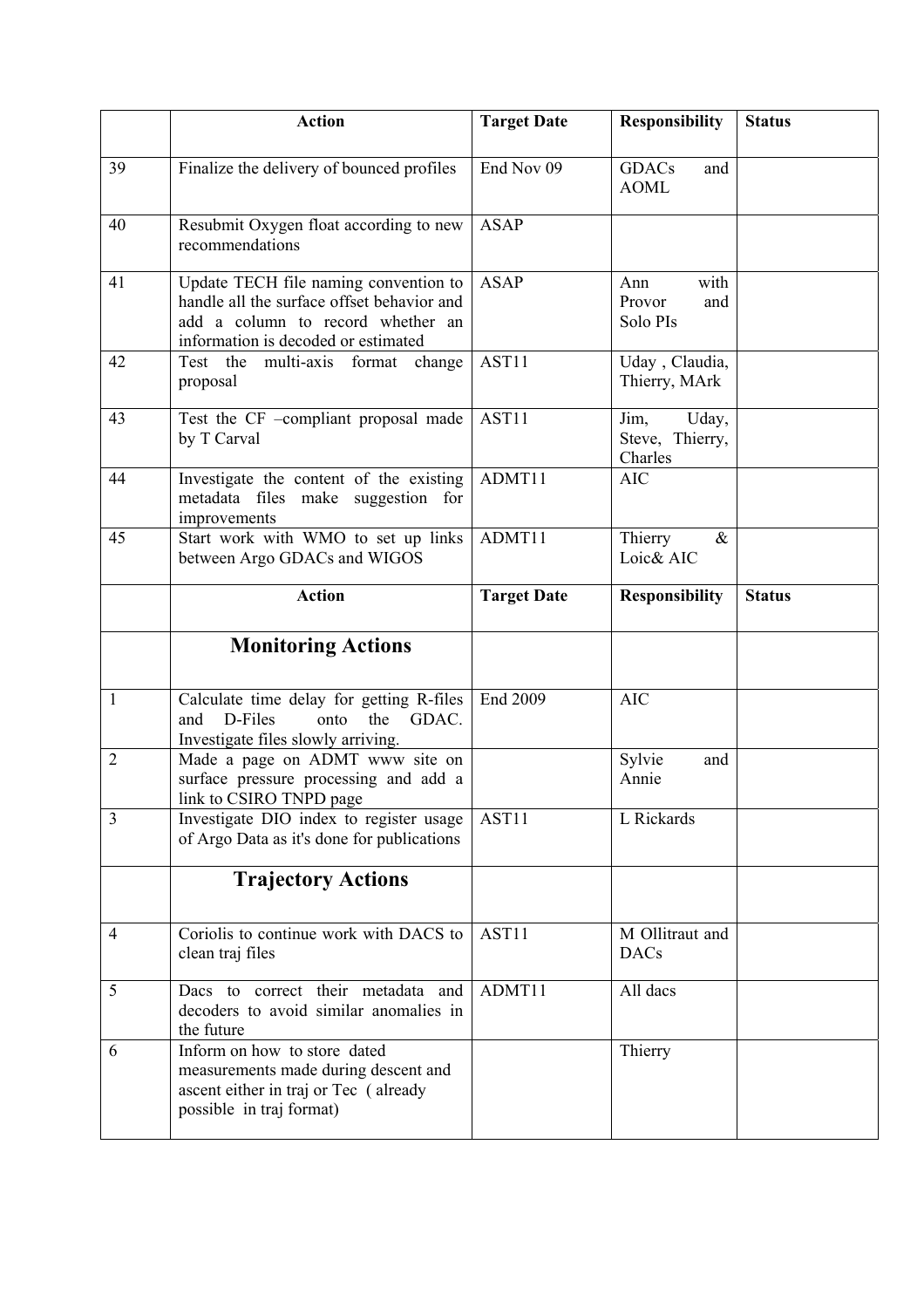|                | <b>Action</b>                                                                                                                                                                   | <b>Target Date</b> | <b>Responsibility</b>                     | <b>Status</b> |
|----------------|---------------------------------------------------------------------------------------------------------------------------------------------------------------------------------|--------------------|-------------------------------------------|---------------|
| $\overline{7}$ | Dac to implement the traj file format<br>agreed at<br>ADMT10<br>changes<br>and<br>documented in User Manual V2.3                                                                | ADMT11             | All dacs                                  |               |
| 8              | Dac To plan dead float reprocessing                                                                                                                                             | <b>ASAP</b>        | All Dacs                                  |               |
|                | <b>GDAC</b> Actions                                                                                                                                                             |                    |                                           |               |
| 9              | Finalize automation file removal<br>according to the agreed procedure and<br>document it                                                                                        | End Oct09          | <b>GDACs</b>                              |               |
| 10             | Modify the "latest data" directory to<br>handle a sliding of 3 months and separate<br>R and D data.                                                                             | AST11              | Coriolis GDA<br>$\mathbf{C}$ s            |               |
| 11             | GDACs have to see if they keep index<br>file and index-detailed file and document<br>it                                                                                         | End 2009           | Mark<br>and<br>Thierry                    |               |
| 12             | Finalize md5 set up at GDAC and<br>document                                                                                                                                     | End Oct09          | <b>GDACs</b>                              |               |
| 13             | Document feedback on RT feedback<br>from statistical test at Coriolis in QC<br>manual                                                                                           |                    | Thierry Carval                            |               |
| 14             | Implement tech file synchronization                                                                                                                                             | ADMT11             | <b>GDACs</b>                              |               |
| 15             | Document File Checker in appendix in<br>Qc Manual                                                                                                                               | End October        | Mark & Annie                              |               |
| 16             | Turn to operation File checker with an<br>interim period of 2 months and capability<br>to relax it if too many files are rejected                                               | End 2009           | Gdacs<br>and<br>Dacs                      |               |
| 17             | Update<br>File<br>checker<br>handle<br>to<br>consistency checks and tec file checking                                                                                           | ADMT <sub>11</sub> | Mark                                      |               |
|                | <b>Real-time Actions</b>                                                                                                                                                        |                    |                                           |               |
| 18             | KMA to investigate why there is less<br>messages from KMA on GTS in past 2<br>month                                                                                             | <b>KMA</b>         | End 2009                                  |               |
| 19             | INCOIS, KMA and JMA to investigate<br>why there is still some small time<br>differences sometimes between profiles<br>on GTS and at GDAC and correct it on<br>RT incoming files | <b>ASAP</b>        | INCOIS,<br>KMA,<br><b>JMA</b><br>and Mark |               |
| 20             | MEDS and JMA to investigate why<br>some of the JMA BUFR messages are<br>not seen by MEDS and FMNOC                                                                              | <b>ASAP</b>        | Tran<br>Anh<br>Mark and JMA               |               |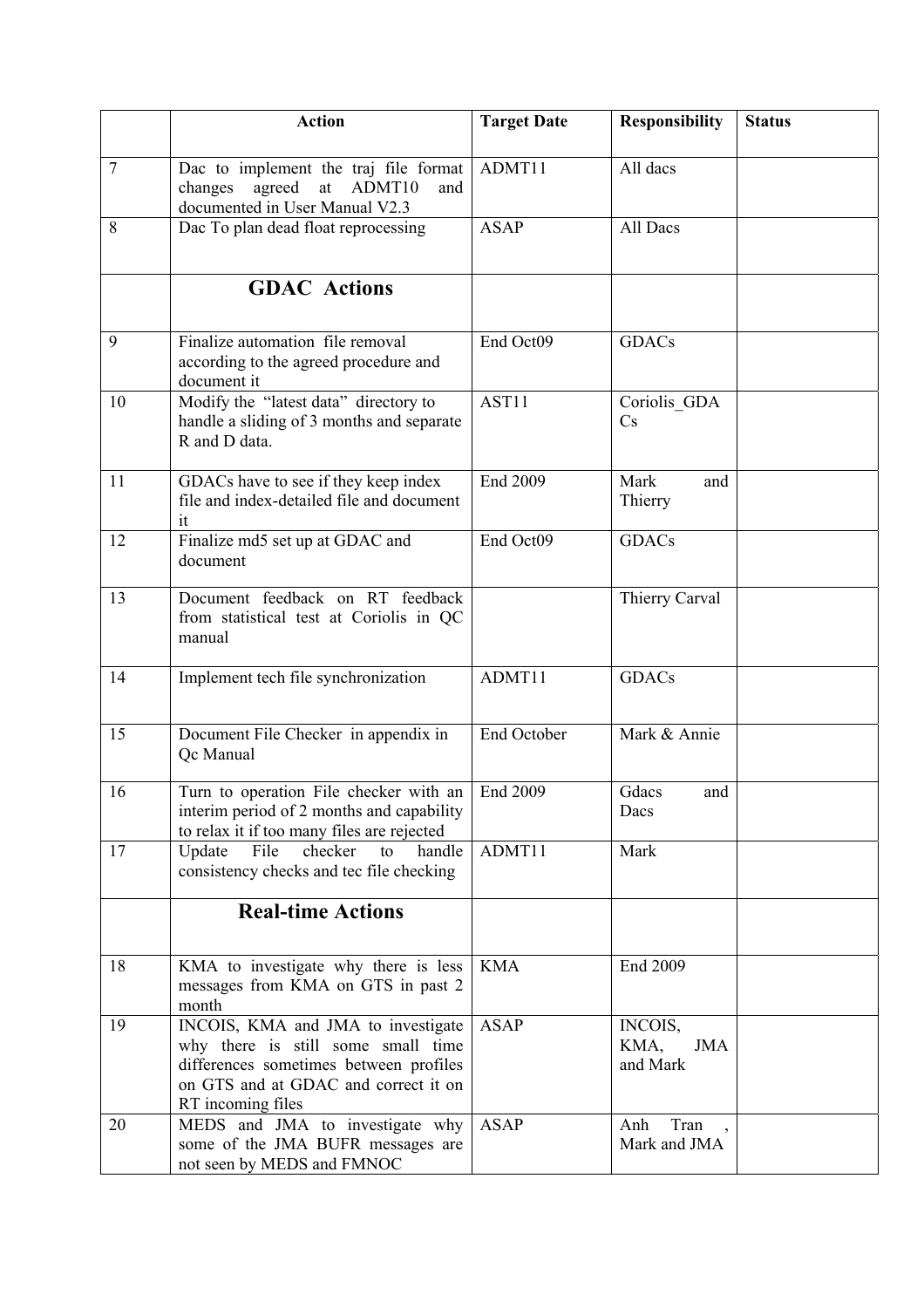|    | <b>Action</b>                                                                                                                                | <b>Target Date</b>          | <b>Responsibility</b>                                          | <b>Status</b> |
|----|----------------------------------------------------------------------------------------------------------------------------------------------|-----------------------------|----------------------------------------------------------------|---------------|
| 21 | DACs to finalize the setting up of BUFR<br>transmission and warn Anh and Mark                                                                | ADMT11                      | CLS, Coriolis,<br>CSIRO,<br>AOML,<br>BODC, KMA,<br><b>NAVO</b> |               |
| 22 | DAC to assess their flags according to<br>Coriolis statistical test recommendations<br>and resubmit them                                     | <b>ASAP</b>                 | All Dacs                                                       |               |
| 23 | DAC to assess their flags according to<br>Altimetry and resubmit files or provide<br>feedback in data are good after each<br>quarterly check | 4 time a year               | <b>DACs</b>                                                    |               |
| 24 | Update QC manual and User manual to<br>explain<br>-when a float is introduced in the grey<br>list<br>-to users how to use it                 | End 2009                    | $\mathbf T$<br>Carval,<br>A<br>Wong                            |               |
| 25 | -study how to keep the information of<br>sensor failure                                                                                      |                             | Thierry<br>$\&$<br>Mathieu                                     |               |
| 26 | BODC to test the new Jump Test<br>proposal made by B King at ADMT9                                                                           | AST11                       | <b>BODC</b>                                                    |               |
| 27 | Implement the common method for<br>determining<br>the<br>positions<br>and<br>observation times at DAC and document<br>it User Manual         | ADMT11                      | DACs.<br>Ann<br>and<br>Thierry                                 |               |
| 28 | Clean the tech file for surface-pressure                                                                                                     | <b>End November</b><br>2009 | AOML,<br>Coriolis, KMA,<br><b>NMDIS</b>                        |               |
| 29 | Implement RT pressure correction on<br><b>APEX</b>                                                                                           | End 2009                    | AOML,<br>Coriolis, CLS,<br><b>KMA</b>                          |               |
| 30 | Process old active float that<br>are<br>registered at AIC and not at GDAC                                                                    |                             | <b>AOML</b><br>Coriolis                                        |               |
| 31 | Include pressure in global range test in<br>QC manual and Dac to implement it                                                                |                             | Thierry<br>and<br>Dacs                                         |               |
|    | <b>Delayed-Mode QC Actions</b>                                                                                                               |                             |                                                                |               |
| 32 | Modify QC manual on editing raw files<br>and revise definition of PARAM and<br>PARAM QC                                                      |                             | A Wong                                                         |               |
| 33 | DM operator to report back to Dacs<br>when a TNPD APEX float should go on<br>grey list                                                       |                             | DM operators                                                   |               |
|    | <b>Reference Dataset Actions</b>                                                                                                             |                             |                                                                |               |